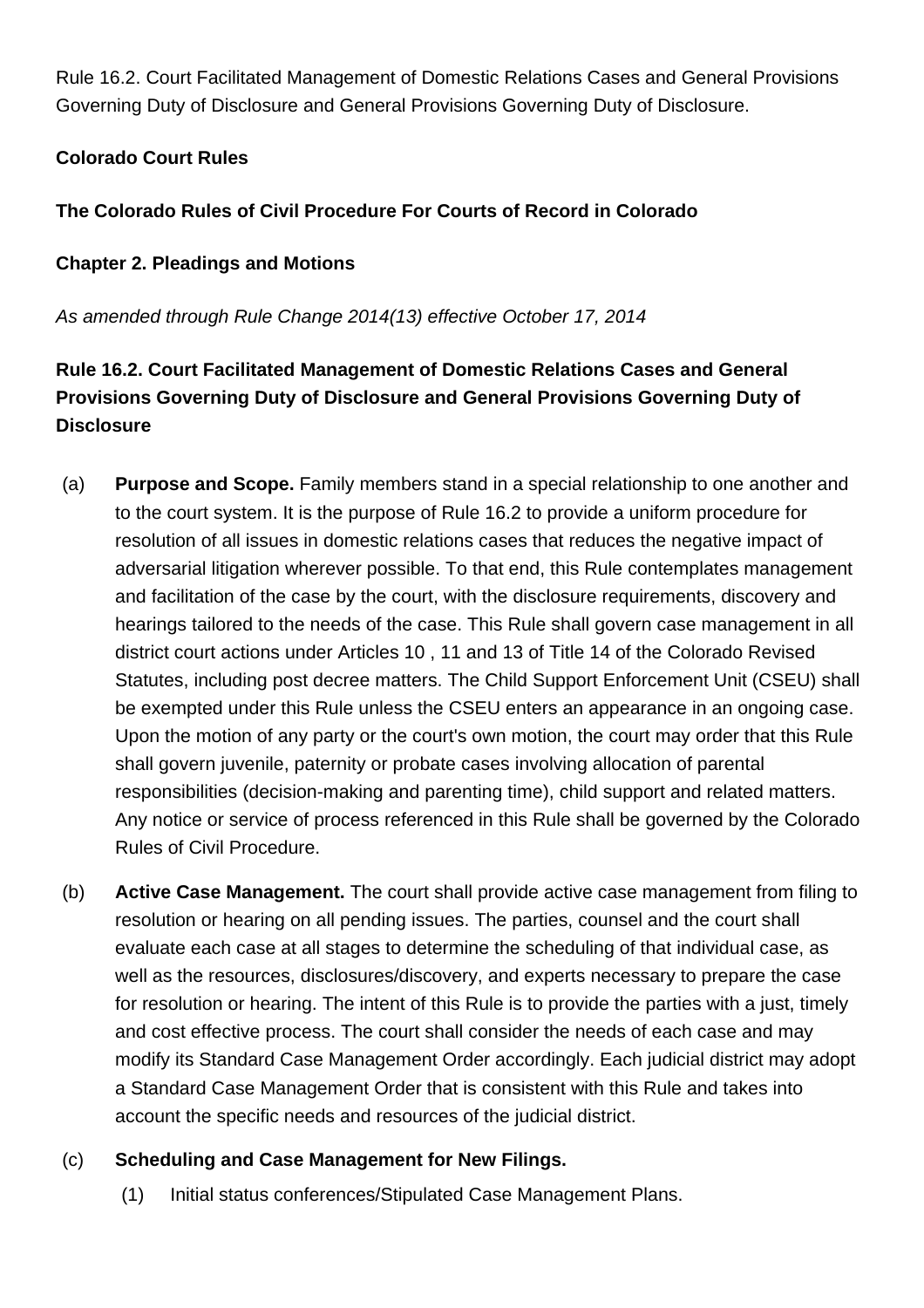- (A) Petitioner shall be responsible for scheduling the initial status conference and shall provide notice of the conference to all parties. Each judicial district shall establish a procedure for setting the initial status conference. Scheduling of the initial status conference shall not be delayed in order to accomplish service.
- (B) All parties and counsel, if any, shall attend the initial status conference, except as provided in subsection  $(c)(1)(C)$  or  $(c)(1)(D)$ . At that conference, the parties and counsel shall be prepared to discuss the issues requiring resolution and any special circumstances of the case. The court may permit the parties and/or counsel to attend the initial conference and any subsequent conferences by telephone.
- (C) If both parties are represented by counsel, counsel may submit a Stipulated Case Management Plan signed by counsel and the parties. Counsel shall also exchange Mandatory Disclosures and file a Certificate of Compliance. The filing of such a plan, the Mandatory Disclosures and Certificate of Compliance shall exempt the parties and counsel from attendance at the initial status conference. The court shall retain discretion to require a status conference after review of the Stipulated Case Management Plan.
- (D) Parties who file an affidavit for entry of decree without appearance with all required documents before the initial status conference shall be excused from that conference.
- (E) The initial status conference shall take place, or the Stipulated Case Management Plan shall be filed with the court, as soon as practicable but no later than 42 days from the filing of the petition.
- (F) At the initial status conference, the court shall set the date for the next court appearance. The court may direct one of the parties to send written notice for the next court appearance or may dispense with written notice.
- (2) Status conference procedures.
	- (A) At each conference the parties shall be prepared to discuss what needs to be done and determine a timeline for completion. The parties shall confer in advance on any unresolved issues.
	- (B) The conferences shall be informal.
	- (C) Family Court Facilitators may conduct conferences. Family Court Facilitators shall not enter orders but may confirm the agreements of the parties in writing. Agreements which the parties wish to have entered as orders shall be submitted to the judge or magistrate for approval.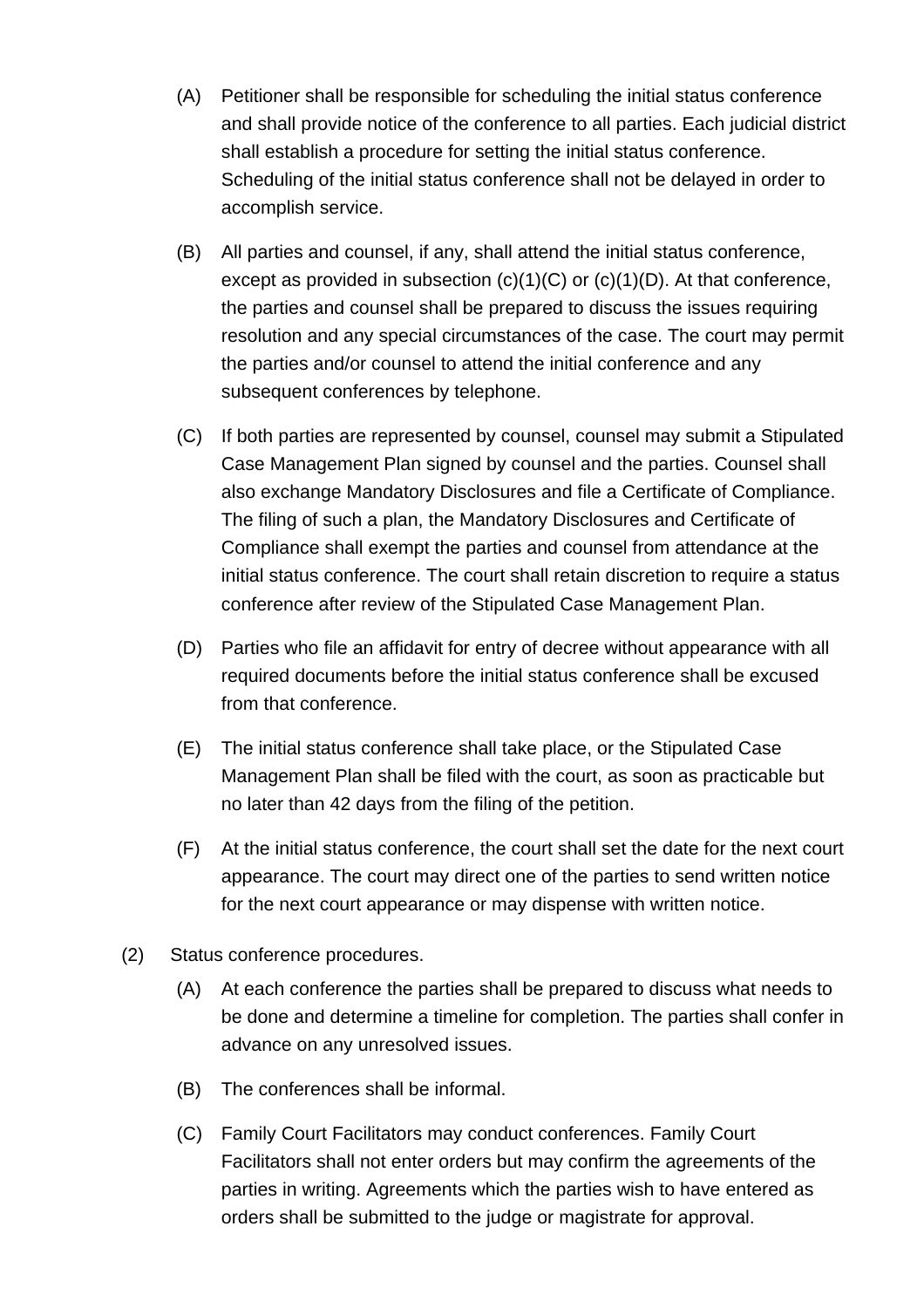- (D) The judge or magistrate may enter interim orders at any status conference either upon the stipulation of the parties or to address emergency circumstances.
- (E) A record of any part of the proceedings set forth in this section shall be made if requested by a party or by order of the court.
- (F) The court shall either enter minute orders, direct counsel to prepare a written order, or place any agreements or orders on the record.
- (3) Emergency matters/evidentiary hearings/temporary orders.
	- (A) Emergency matters may be brought to the attention of the clerk or the Family Court Facilitator for presentation to the court. Issues related to children shall be given priority on the court's calendar.
	- (B) At the request of either party or on its own motion, the court shall conduct an evidentiary hearing, subject to the Colorado Rules of Evidence, to resolve disputed questions of fact or law. The parties shall be given notice of any evidentiary hearing. Only a judge or magistrate may determine disputed questions of fact or law or enter orders.
	- (C) Hearings on temporary orders shall be held as soon as possible. The parties shall certify on the record at the time of the temporary orders hearing that they have conferred and attempted in good faith to resolve temporary orders issues. If the parties do not comply with this requirement, the court may vacate the hearing unless an emergency exists that requires immediate court attention.
- (4) Motions.
	- (A) Motions related to the jurisdiction of the court, change of venue, service and consolidation, protection orders, contempt, motions to amend the petition or response, withdrawal or substitution of counsel, motions to seal the court file or limit access to the court file, motions in limine related to evidentiary hearings, motions for review of an order by a magistrate, and post decree motions may be filed with the court at any time.

## CRCP RULE 16.2 (c)(4)(B):

- (B) All other motions shall only be filed and scheduled as determined at a status conference or in an emergency upon order of court.
- (d) **Scheduling and Case Management for post-decree/modification matters.** Within 49 days of the date a post decree motion or motion to modify is filed, the court shall review the matter and determine whether the case will be scheduled and resolved under the provisions of (c) or will be handled on the pleadings or otherwise.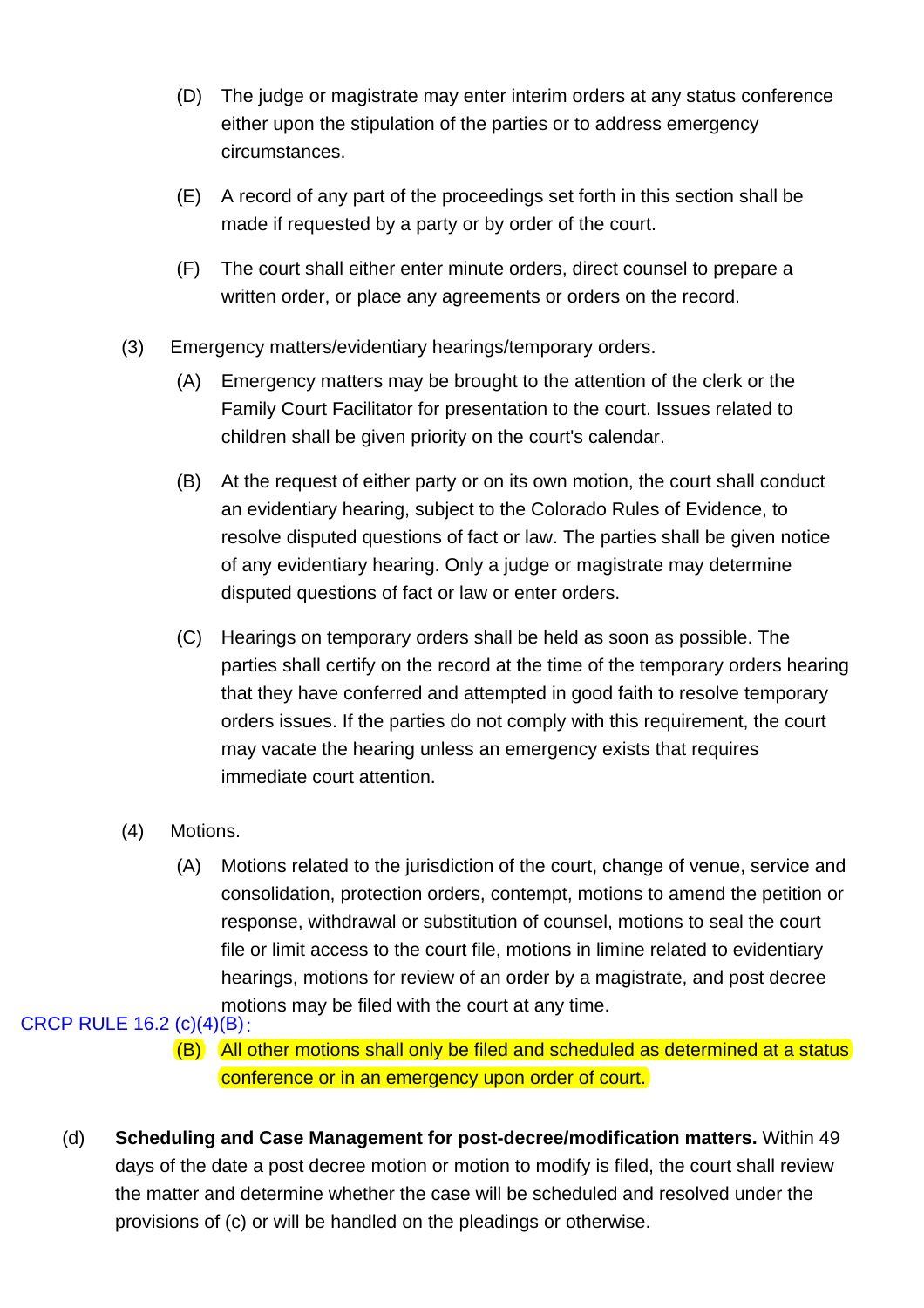### (e) **Disclosure.**

- (1) Parties to domestic relations cases owe each other and the court a duty of full and honest disclosure of all facts that materially affect their rights and interests and those of the children involved in the case. The court requires that, in the discharge of this duty, a party must affirmatively disclose all information that is material to the resolution of the case without awaiting inquiry from the other party. This disclosure shall be conducted in accord with the duty of candor owing among those whose domestic issues are to be resolved under this Rule 16.2.
- (2) A party shall, without a formal discovery request, provide the Mandatory Disclosures, as set forth in the form and content of Appendix to Chapters 1 to 17A, Form 35.1, C.R.C.P., and shall provide a completed Sworn Financial Statement and (if applicable) Supporting Schedules as set forth in the form and content of Appendix to Chapters 1 to 17A, Form 35.2 and Form 35.3, C.R.C.P, to the other party within 42 days after service of a petition or a post decree motion involving financial issues. The parties shall exchange the required Mandatory Disclosures, the Sworn Financial Statement and (if applicable) Supporting Schedules by the time of the initial status conference to the extent reasonably possible.
- (3) A party shall, without a formal discovery request, also provide a list of expert and lay witnesses whom the party intends to call at a contested hearing or final orders. This disclosure shall include the address, phone number and a brief description of the testimony of each witness. This disclosure shall be made no later than 63 days (9 weeks) prior to the date of the contested hearing or final orders, unless the time for such disclosure is modified by the court.

Unless otherwise stipulated or ordered by the court and subject to the provisions of subsection (g) of this Rule, the disclosure of expert testimony shall be governed by the provisions of C.R.C.P. 26 (a)(2)(B). The time for the disclosure of expert or lay witnesses whom a party intends to call at a temporary orders hearing or other emergency hearing shall be determined by the court.

- (4) A party is under a continuing duty to supplement or amend any disclosure in a timely manner. This duty shall be governed by the provisions of C.R.C.P. 26(e).
- (5) If a party does not timely provide the Mandatory Disclosure, the court may impose sanctions pursuant to subsection (j) of this Rule.
- (6) The Sworn Financial Statement, Supporting Schedules (if applicable) and child support worksheets shall be filed with the court. Other mandatory disclosure documents shall not be filed with the court.
- (7) A Certificate of Compliance shall accompany the Mandatory Disclosures and shall be filed with the court. A party's signature on the Certificate constitutes certification that to the best of the signer's knowledge, information, and belief, formed after a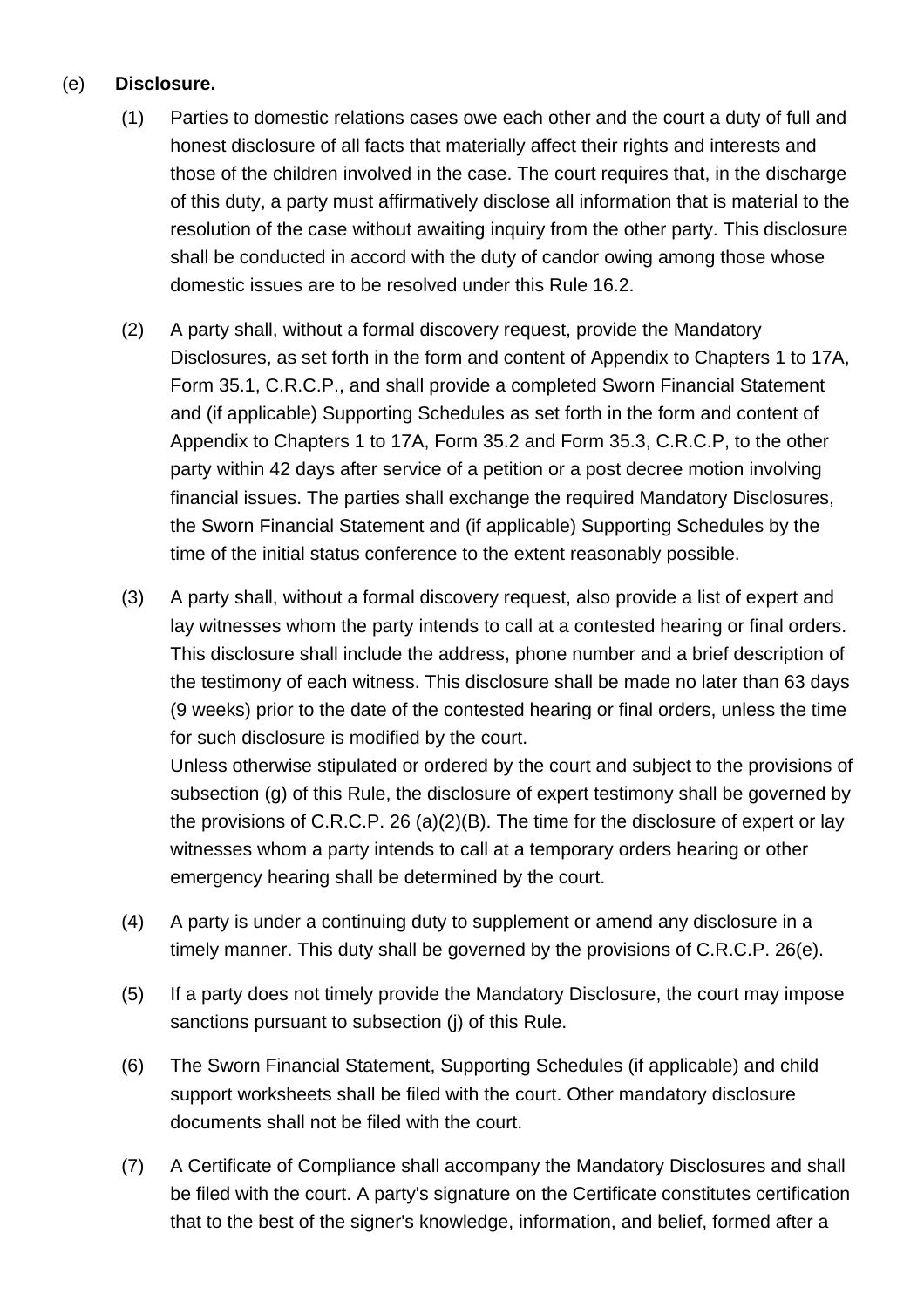reasonable inquiry, the Mandatory Disclosure is complete and correct as of the time it is made, except as noted with particularity in the Certificate of Compliance.

- (8) Signing of all disclosures, discovery requests, responses and objections shall be governed by C.R.C.P. 26(g).
- (9) A Court Authorization For Financial Disclosure shall be issued at the initial status conference if requested, or may be executed by those parties who submit a Stipulated Case Management Plan pursuant to (c)(1)(C), identifying the persons authorized to receive such information.

## CRCP RULE 16.2 (e)(10)

- $(10)$  As set forth in this section, it is the duty of parties to an action for decree of dissolution of marriage, legal separation, or invalidity of marriage, to provide full disclosure of all material assets and liabilities. If the disclosure contains misstatements or omissions, the court shall retain jurisdiction after the entry of a final decree or judgment for a period of 5 years to allocate material assets or liabilities, the omission or non-disclosure of which materially affects the division of assets and liabilities. The provisions of C.R.C.P. 60 shall not bar a motion by either party to allocate such assets or liabilities pursuant to this paragraph. This paragraph shall not limit other remedies that may be available to a party by law.
- (f) **Discovery.** Discovery shall be subject to active case management by the court consistent with this Rule.
	- (1) Depositions of parties are permitted.
	- (2) Depositions of non-parties upon oral or written examination for the purpose of obtaining or authenticating documents not accessible to a party are permitted.
	- (3) After an initial status conference or as agreed to in a Stipulated Case Management Plan filed pursuant to (c)(1)(E), a party may serve on each adverse party any of the pattern interrogatories and requests for production of documents contained in the Appendix to Chapters 1 to 17A Form 35.4 and Form 35.5, C.R.C.P. A party may also serve on each adverse party 10 additional written interrogatories and 10 additional requests for production of documents, each of which shall consist of a single question or request.
	- (4) The parties shall not undertake additional formal discovery except as authorized by the court or as agreed in a Stipulated Case Management Plan filed pursuant to (c)(1)(C). The court shall grant all reasonable requests for additional discovery for good cause as defined in C.R.C.P. 26(b)(2)(F). Unless otherwise governed by the provisions of this Rule additional discovery shall be governed by C.R.C.P. Rules 26 through 37 and C.R.C.P. 1 21 section 1-12. Methods to discover additional matters shall be governed by C.R.C.P. 26(a)(5). Additional discovery for trial preparation relating to documents and tangible things shall be governed by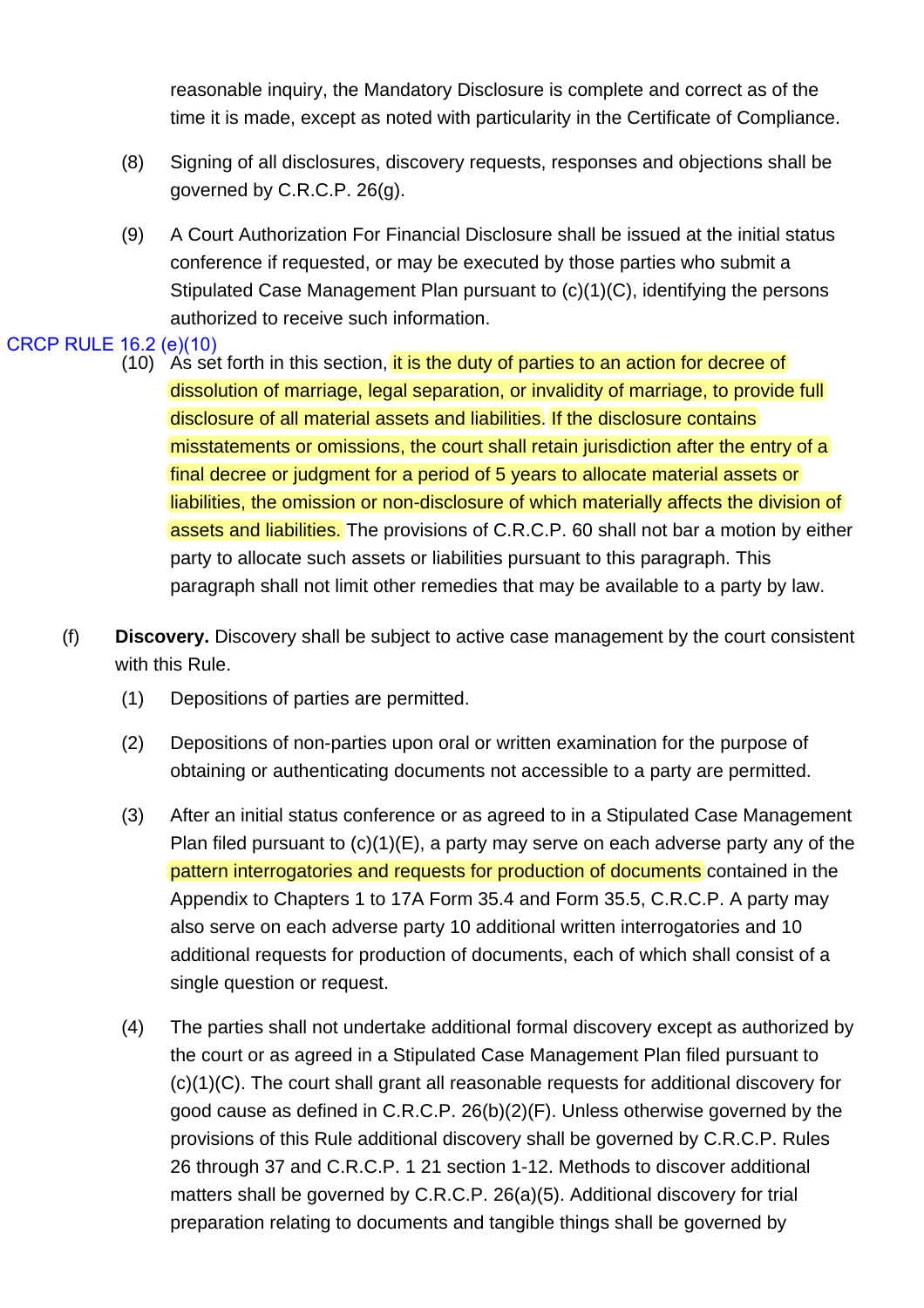C.R.C.P. 26(b)(3).

- (5) All discovery shall be initiated so as to be completed not later than 28 days before hearing, except that the court shall extend the time upon good cause shown or to prevent manifest injustice.
- (6) Claims of privilege or protection of trial preparation materials shall be governed by C.R.C.P. 26(b)(5).
- (7) Protective orders sought by a party relating to discovery shall be governed by C.R.C.P. 26(c).
- (g) **Use of Experts.** If the matter before the court requires the use of an expert or more than one expert, the parties shall attempt to select one expert per issue. If they are unable to agree, the court shall act in accordance with CRE 706, or other applicable rule or statute.
	- (1) Expert reports shall be filed with the court only if required by the applicable rule or statute.
	- (2) If the court appoints or the parties jointly select an expert, then the following shall apply:
		- (A) Compensation for any expert shall be governed by the provisions of CRE 706.
		- (B) The expert shall communicate with and submit a draft report to each party in a timely manner or within the period of time set by the court. The parties may confer with the expert to comment on and make objections to the draft report before a final report is submitted.
		- (C) The court shall receive the expert reports into evidence without further foundation, unless a party notes an objection in the Trial Management Certificate. However, this shall not preclude either side from calling an expert for cross-examination, and voir dire on qualifications. Unless otherwise ordered by the court, a reasonable witness fee associated with the expert's court appearance shall be tendered before the hearing by the party disputing the expert's findings.
	- (3) Nothing in this rule limits the right of a party to retain a qualified expert at that party's expense, subject to judicial allocation if appropriate. The expert shall consider the report and documents or information used by the court appointed or jointly selected expert and any other documents provided by a party, and may testify at a hearing. Any additional documents or information provided to the expert shall be provided to the court appointed or jointly selected expert by the time the expert's report is submitted.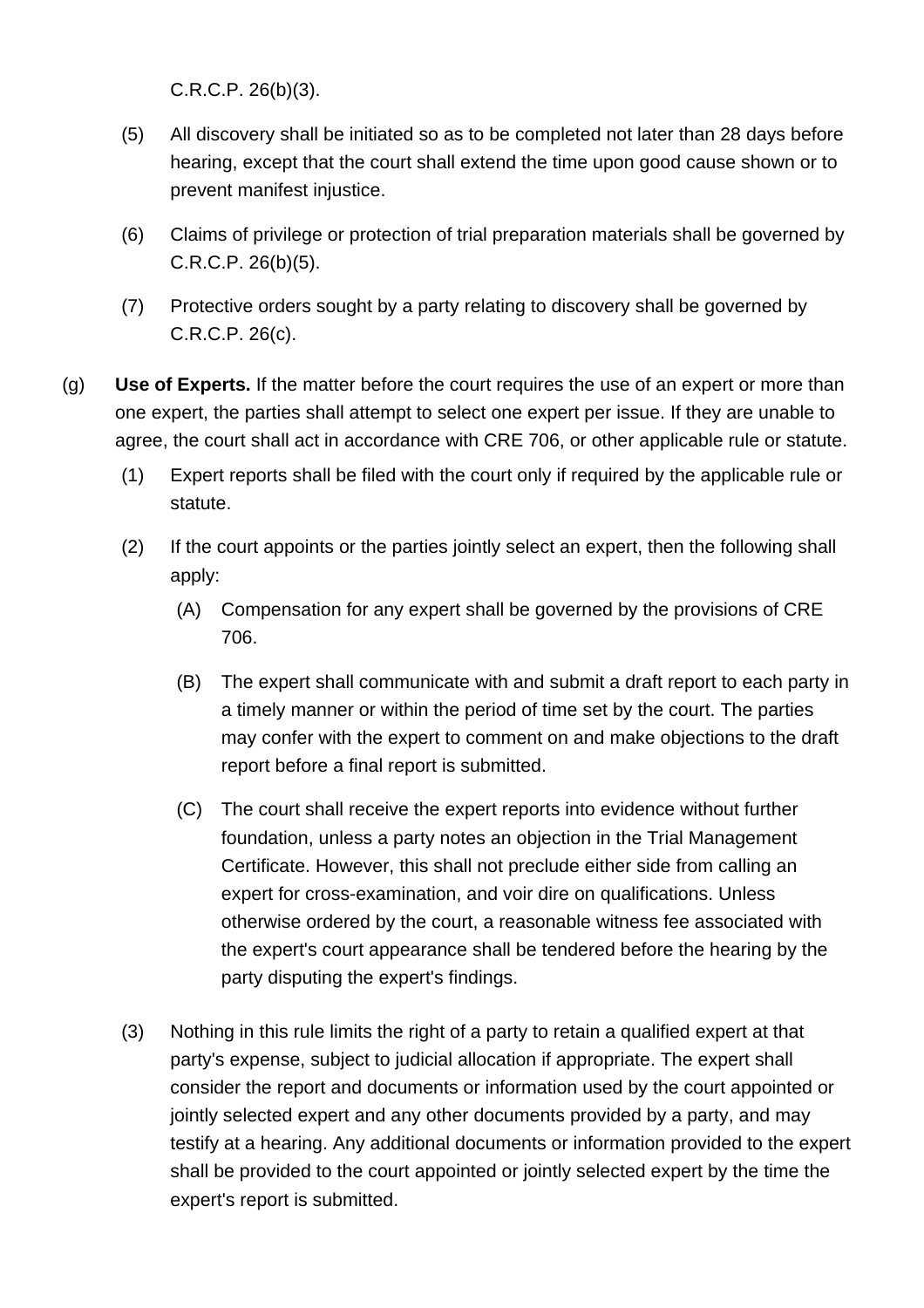- (4) The parties have a duty to cooperate with and supply documents and other information requested by any expert. The parties also have a duty to supplement or correct information in the expert's report or summary.
- (5) Unless otherwise ordered by the court, expert reports shall be provided to the parties 56 days (8 weeks) prior to hearing. Rebuttal reports shall be provided 21 days thereafter. If an initial report is served early, the rebuttal report shall not be required sooner than 35 days (5 weeks) before the hearing.
- (6) Unless otherwise ordered by the court, parental responsibility evaluations and special advocate reports shall be provided to the parties pursuant to the applicable statute.
- (7) The court shall not give presumptive weight to the report of a court appointed or jointly selected expert when such report is disputed by one or both parties.
- (8) A party may depose any person who has been identified as an expert whose opinions may be presented at trial. Such trial preparation relating to experts shall be governed by C.R.C.P. 26(b)(4).

## (h) **Trial Management Certificates.**

- (1) If both parties are not represented by counsel, then each party shall file with the court a brief statement identifying the disputed issues and that party's witnesses and exhibits including updated Sworn Financial Statements and (if applicable) Supporting Schedules, together with copies thereof, mailed to the opposing party at least 7 days prior to the hearing date or at such other time as ordered by the court.
- (2) If at least one party is represented by counsel, the parties shall file a joint Trial Management Certificate 7 days prior to the hearing date or at such other time as ordered by the court. Petitioner's counsel (or respondent's counsel if petitioner is pro se) shall be responsible for scheduling meetings among counsel and parties and preparing and filing the Trial Management Certificate. The joint Trial Management Certificate shall set forth stipulations and undisputed facts, any requests for attorney fees, disputed issues and specific points of law, lists of lay witnesses and expert witnesses the parties intend to call at hearing, and a list of exhibits, including updated Sworn Financial Statement, Supporting Schedules (if applicable) and proposed child support work sheets. The parties shall exchange copies of exhibits at least 7 days prior to hearing.

### (i) **Alternative Dispute Resolution.**

(1) Nothing in this Rule shall preclude, upon request of both parties, a judge or magistrate from conducting the conferences as a form of alternative dispute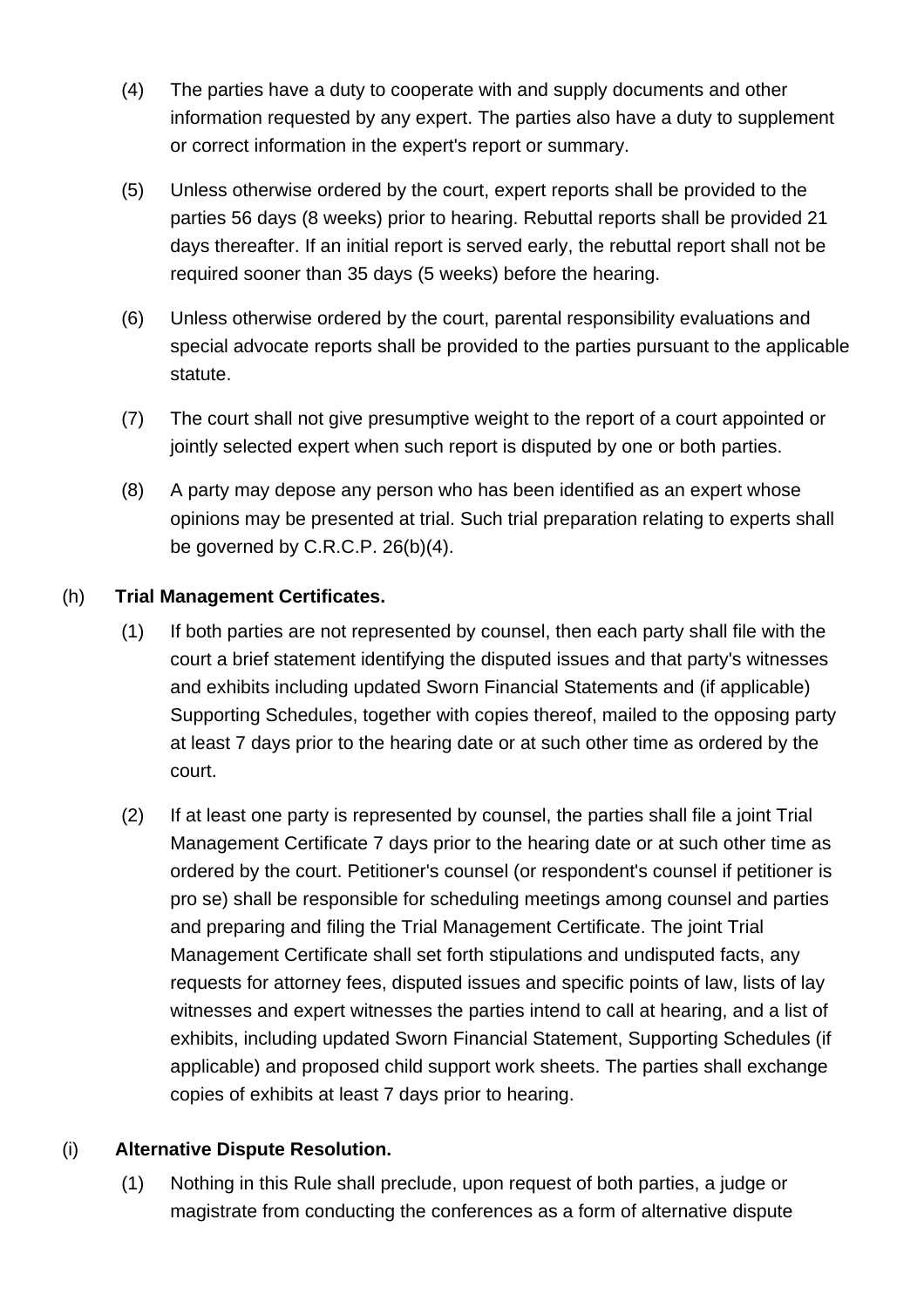resolution pursuant to section 13-22-301 , C.R.S. (2002), provided that both parties consent in writing to this process. Consent may only be withdrawn jointly.

- (2) The provisions of this Rule shall not preclude the parties from jointly consenting to the use of dispute resolution services by third parties, or the court from referring the parties to mediation or other forms of alternative dispute resolution by third parties pursuant to sections 13-22-311 and 313, C.R.S. (2002).
- (j) **Sanctions.** If a party fails to comply with any of the provisions of this rule, the court may impose appropriate sanctions, which shall not prejudice the party who did comply. If a party attempts to call a witness or introduce an exhibit that the party has not disclosed under subsection (h) of this Rule, the court may exclude that witness or exhibit absent good cause for the omission.

**History.** Entire rule adopted May 5, 1995, effective July 1, 1995, for all cases filed on or after that date; committee comment approved May 5, 1995, effective July 1, 1995; entire rule and committee comment repealed and replaced September 30, 2004, effective for Domestic Relations Cases as defined in 16.2(a) filed on or after January 1, 2005, and for post-decree motions filed on or after January 1, 2005; (e), (f), (h), and committee comment amended and adopted February 9, 2006, effective March 1, 2006; (c)(1)(E), (d), (e)(2), (e)(3), (f)(5), (g)(5), and (h) amended and adopted December 14, 2011, effective January 1, 2012, for all cases pending on or filed on or after January 1, 2012, pursuant to C.R.C.P. 1(b); (g)(5) amended and effective February 8, 2013.

#### **Note:**

COMMITTEE COMMENT (C.R.C.P. 16.2)

### **DISCLOSURES**

This Rule is premised upon an expectation that regular status conferences will be conducted informally, that the parties will provide all necessary disclosures and that formal discovery, if authorized, will be tailored to the specific issues of the case. Disclosure of expert testimony and the signing of disclosures and discovery responses will be governed by C.R.C.P. 26 as specifically incorporated into section (e) of new Rule 16.2.

#### **RULE 26.2**

The current Rule 26.2 will be repealed. Disclosure of expert testimony and the signing of disclosures and discovery responses will be governed by C.R.C.P. 26 as specifically incorporated into section (e) of new Rule 16.2. Relevant provisions of C.R.C.P. 26 that relate to any additional discovery authorized by the court or stipulated to by the parties under sections (f) and (g) of the new Rule have been incorporated into new Rule 16.2. It is the intent of the committee that relevant caselaw under Rule 26.2 or Rule 26 will have precedential value. The pattern interrogatories and pattern requests for production of documents will also be modified to be consistent with new Rule 16.2.

#### **APPENDICES AND FORMS**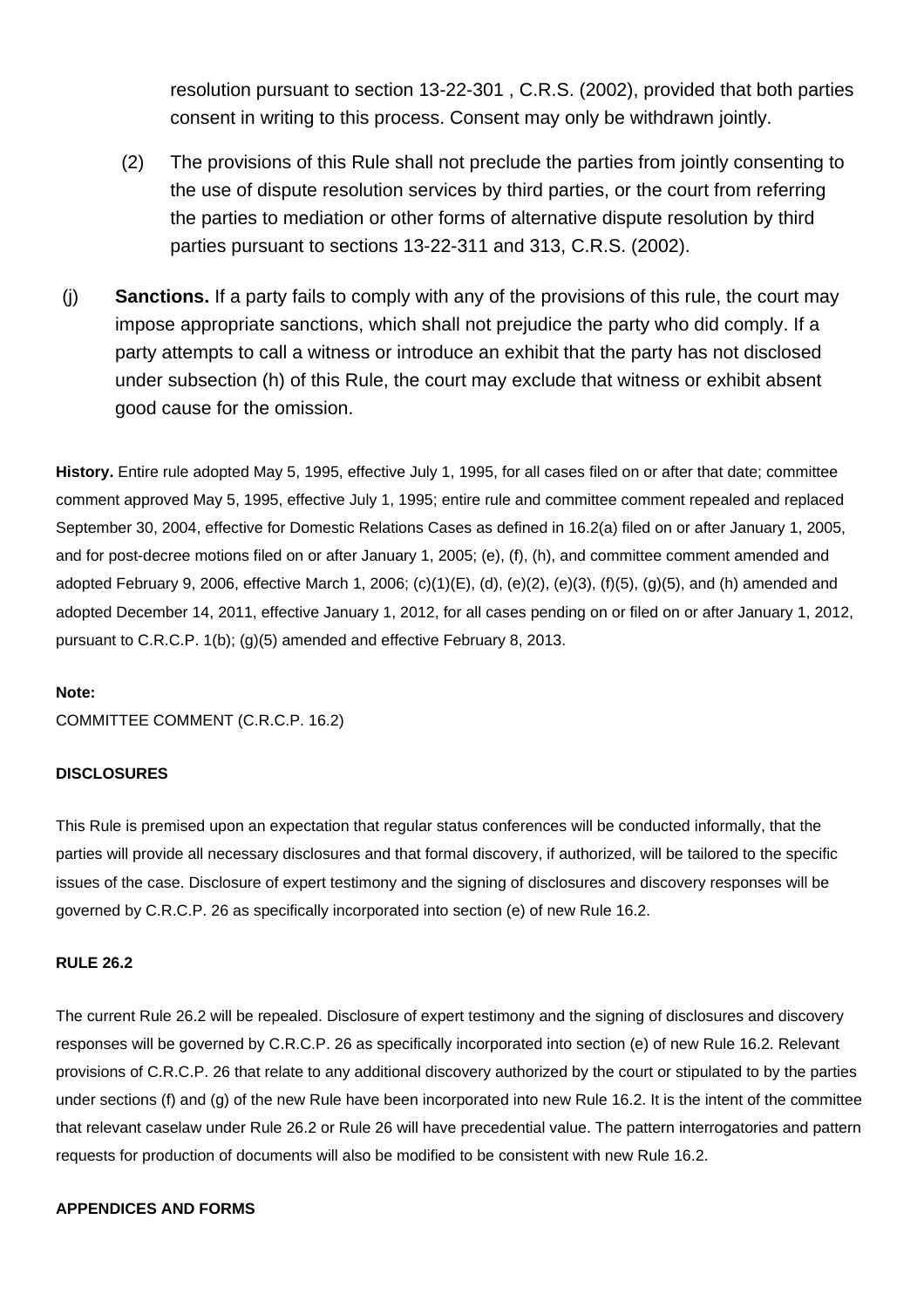The Supreme Court approved the mandatory disclosures, sworn financial statement and supporting schedules forms referenced in 16.2(e)(2), and inclusion of these forms in the Appendix to Chapters 1 to 17A of the Colorado Rules of Civil Procedure. Rule 16.2 requires compliance with the mandatory disclosures, and completion of the sworn financial statement form and supplemental schedule (if applicable) submitted with this Rule to achieve the disclosure intended by the Rule. The court also approved the amended pattern interrogatories (Form 35.4) and pattern requests for production (Form 35.5). The court further approved the form of the Stipulated Case Management Plan, an associated Order referenced in 16.2(c)(1)(C), and the Court Authorization for Financial Disclosure, referenced in 16.2(e)(9), which forms now have JDF numbers.

### **SETTLEMENT CONFERENCES**

Rule 121 , Section 1 -17 has been amended to permit a judge or magistrate to conduct a settlement conference or utilize other alternative dispute resolution techniques under Rule 16.2(i).

### **Case Notes:**

#### **ANNOTATION**

**Law reviews.** For article, "Everything You Want to Know About the New Domestic Rules", see 24 Colo. Law. 1795 (1995). For article, "Rules 16 and 16.2: Reality Check 1998", see 27 Colo. Law. 45 (March 1998). For article, "Tips for Working With Evidence in Domestic Relations Cases", see 31 Colo. Law. 87 (June 2002). For article, "New Rule 16.2: A Brave New World", see 34 Colo. Law. 101 (January 2005). For article, "Complex Financial Issues in Family Law Cases", see 37 Colo. Law. 53 (October 2008).

**Where hearing on removal issue is set in shorter time frame than envisioned by C.R.C.P. 26.2, then the 60-day time limit for the disclosure of expert witness testimony** set forth in that rule cannot be met and the more general provisions of that rule must yield to the provisions of this rule, which contain specific provisions for post-decree and modification matters subject to a shortened time schedule. In re Woolley, 25 P.3d 1284 (Colo. App. 2001).

**Court properly balanced its obligation to accord mother due process against its need to efficiently manage the case when it denied mother's last minute request to call 40 witnesses** without providing prior notice to father. In re Hatton, 160 P.3d 326 (Colo. App. 2007).

**Five-year retention provision in subsection (e)(10) of this rule applies only to disclosures made in connection with marital dissolution cases filed after January 1, 2005,** the effective date of this rule as repealed and replaced. The five-year retention provision applies only to disclosures made pursuant to the new rule for the purposes of resolving new cases or new post-decree motions filed after the effective date of the rule. Disclosures made before January 1, 2005 were not subject to the heightened disclosure duties of the new rule and are therefore not subject to the retention provision. Even in cases where post-decree motions alleging improper asset disclosure are filed after January 1, 2005, trial court does not have jurisdiction to modify property divisions based on such disclosures filed under the old rule. In re Schelp, 228 P.3d 151 (Colo. 2010).